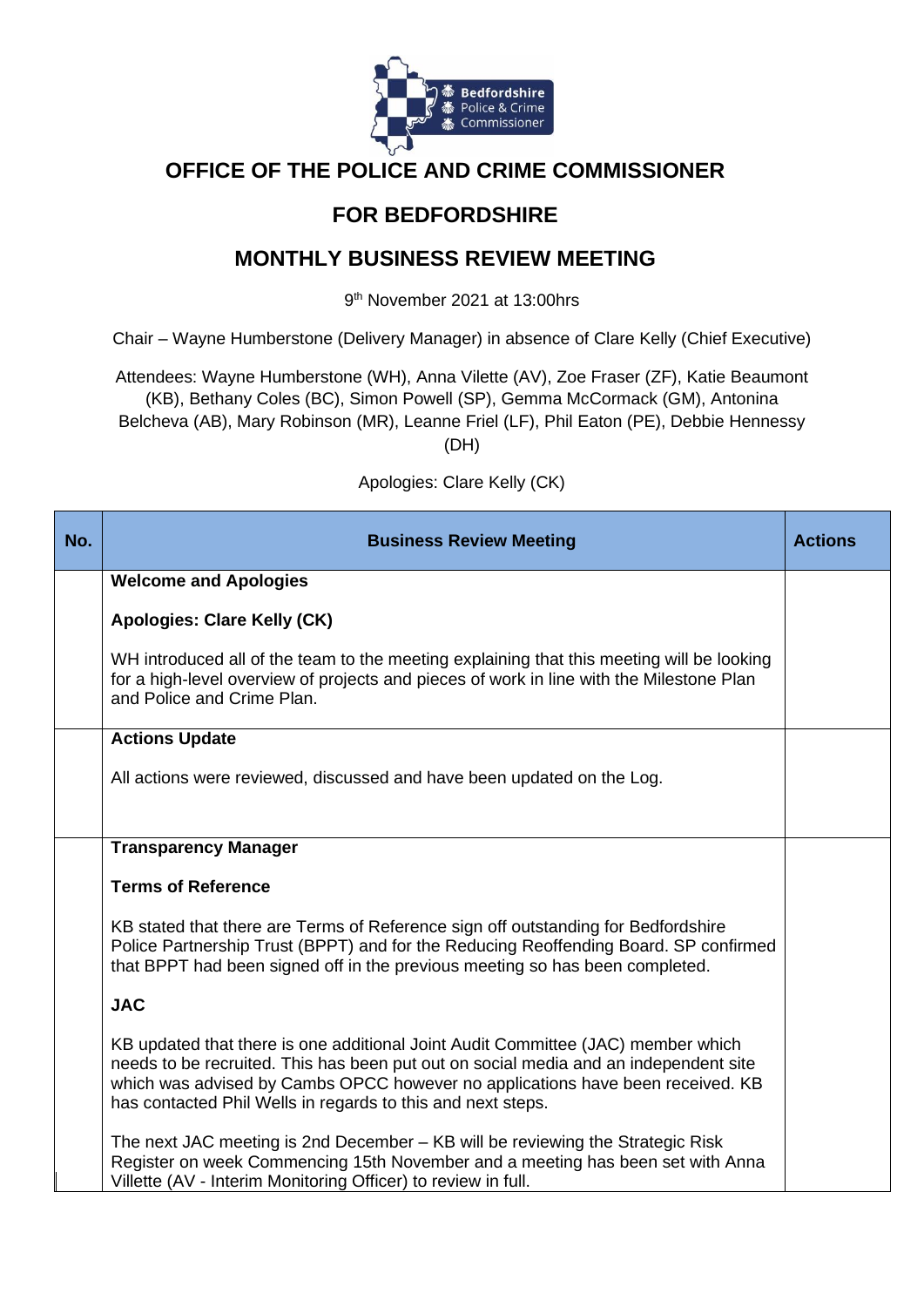

JAC also has a Development Day set for the 26th November 2021 – speakers have been arranged. The PCC and Chief Constable have been invited to attend. GMc to confirm whether the PCC is available for the JAC Development Day.

## **Website Compliance - Specified Information Order**

KB updated that a monthly website audit is being completed by BC and that there are no risks at present. There are ongoing discussions surrounding website compliance at Delivery Board. The Force did not provide October's data so in November they will be required to provide October and November's.

## **FOI/DP Requests**

KB updated that FOI's continue to come in and be managed by BC.

## **ICV's/Dogs**

KB stated that the ICV panel meeting is set for the 15th December. Physical visits are going well with issues being worked through. KB requested whether the PCC can attend a visit with ICV's due to not being available for the previous Panel. GMc and AV stated that they will speak to the PCC and will arrange for this.

#### **LQCs/Misconduct**.

The OPCC has received 1 request for a Legally Qualified Chair (LQC) and Independent Member (IM).

#### **Complaints**

Six reviews have been received and are outstanding. Logging of complaints and cross referencing to Victims Code of Practice is still not easily reviewed – KB is completing the training presentation so the customer support team understand and can begin to log.

#### **Decisions**

KB has reviewed Police and Crime Panel and there are decisions which need to be drafted following a discussion on Thursday with AV.

#### **Victim Care**

**Signpost**

#### **Performance – Qualitative and quantitative**

SP updated that the referrals into Signpost for October from the Force were 610 from a total of 5605 report crimes which represents 11%. There were 18 agency referrals and 25 self-referrals. SP requested a member of Signpost to run a force analysis report.

SP stated that there has been comms to the Force via the intranet and Yammer. Signpost will be holding two open days per week on a Wednesday and Friday in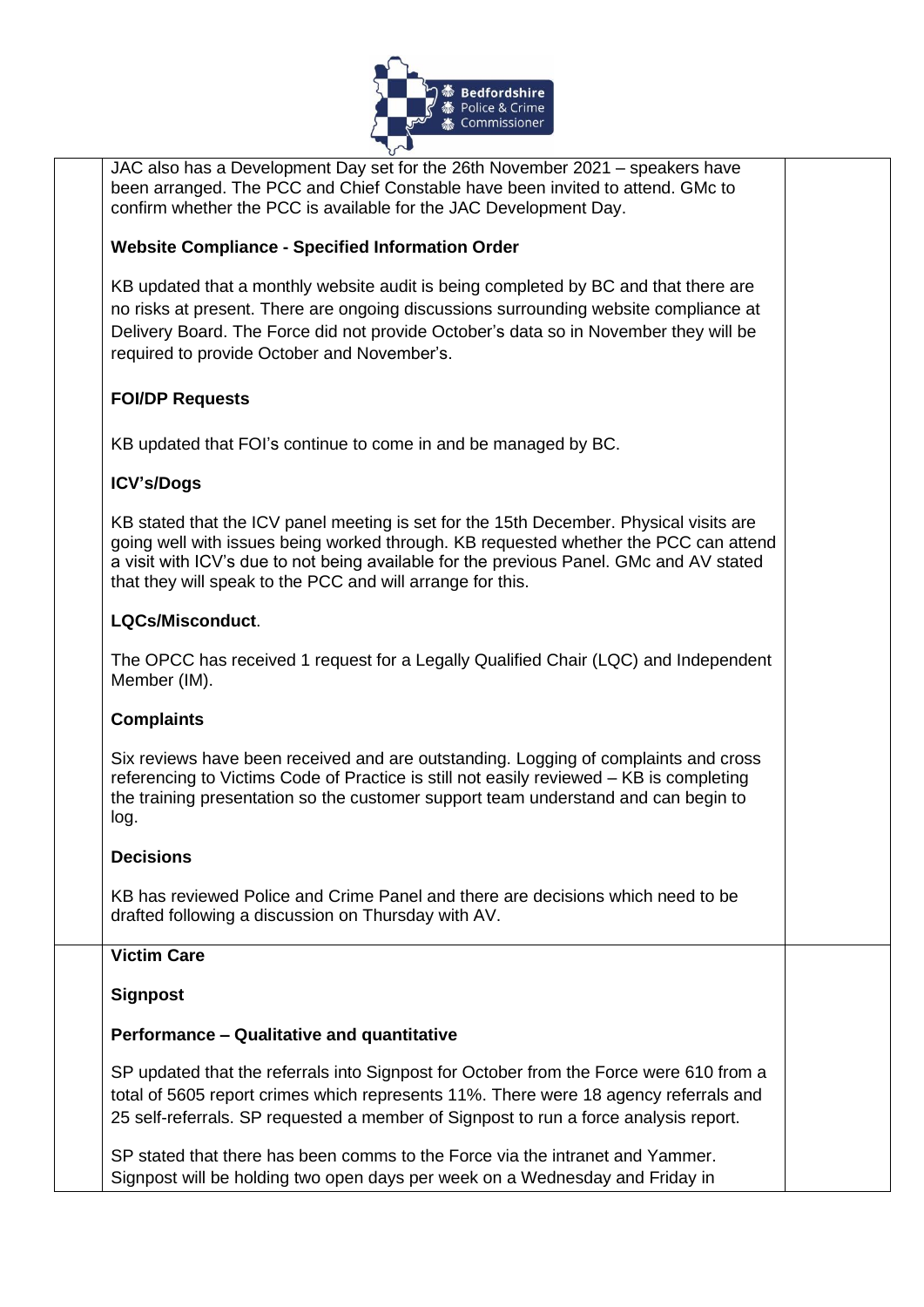

November for Officers and Police Staff to visit Signpost and speak with the team. Individual emails have been sent.

Signpost have secured more safe spaces around the county for Domestic Abuse Face to Face, due to Prebend Street being closed.

SP reported that the uptake on face to face had been slower than expected and therefore have adjusted how the Victim Care Coordinators (VCC's) offer this service to victims, by amending the opening text when first speaking to victims and also ensuring that support is accessible.

Signpost will rebrand and the name will be changing to 'Bedfordshire Victim Services Team'. The main reason behind this decision is that a service called Signpost in Luton already exists and that the Signpost service are often confused with them. The rebranding will coincide with a new Website, Facebook page as well as Twitter which will enable the team to connect with more victims ensuring that help and support can be provided. SP has sent a logo to ZF and she is currently in the process of reviewing this.

AV asked SP whether there is a set timeframe for the rebranding of Signpost. SP confirmed that this will start in the first week of January 2022 and will be finalised by the end of the month of January 2022. Timetable rebranding – to start the first week of January, end date end of January. SP confirmed that Signpost will also be moving locations and a couple of locations have been reviewed around the Force estates.

## **Projects**

VNA - Managers are aware of the live document titled 'VNA Task and Finish Group'. The document has all recommendations on it and who they are tasked to and it is the individual mangers responsibility to update accordingly.

## **Bedfordshire Police Partnership Trust:**

## **Performance – Qualitative and quantitative**

SP stated that the total number of referrals to the Bobby Scheme in October were 78 and would like the number of referrals to increase to around 100 received a month.

The Bobby Scheme have liaised with the NHS to provide security advice and support to properties which house the vulnerable and victims of Domestic Abuse.

The Bobby Scheme moving into Signpost has been put on hold.

**Action:** SP to set up a meeting with the Force to discuss finance administration and charity commission documents for BPPT. **SP**

**GMc**

**Action:** GMc to book the BPPT meeting for end of January 2022 as this will give enough time for SP to review.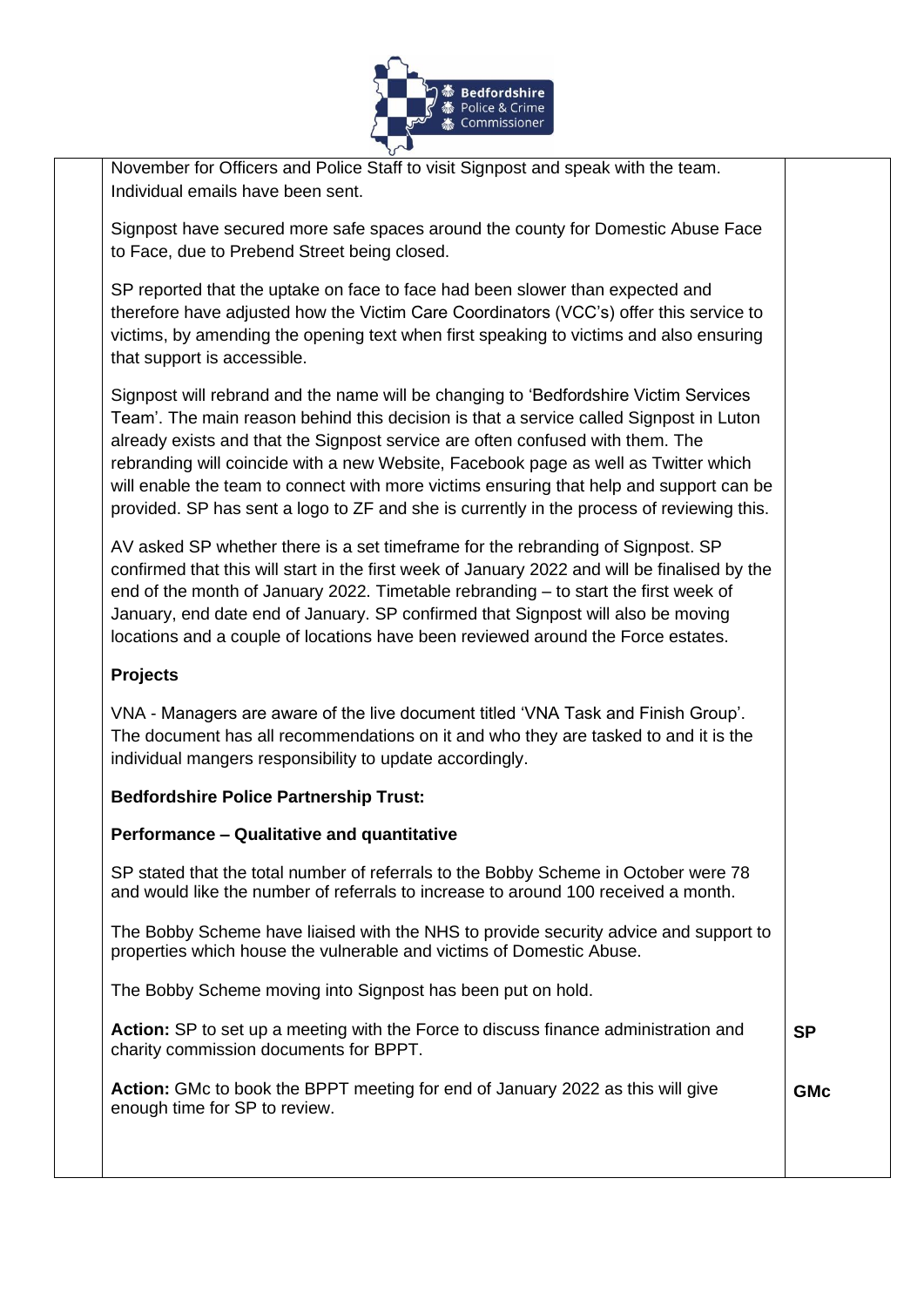

#### **Project Manager – Policing and Contact**

#### **Anti-Bullying Campaign**

PE updated that he is currently overseeing the Anti-Bullying campaign project until the Early Intervention/Reducing Reoffending Project Manager joins the office. PE is awaiting photos to be sent from supporters for promoting the campaign, these will then be posted on socials.

#### **Community engagement and days of action**

PE updated that as part of the PCC pledges, he has committed to work with local partners and the community to understand local issues and then problem solve aspects with law enforcement and local partners so that this can directly impact the issues that have been raised.

#### **Road Funds**

PE has time in the diary with the Roads Safety Operations Manager in the Force in January 2022 to discuss the Roads Fund bids. PE stated that he needs confirmation of the total funding amount for the Roads Fund. There are two events being held at Milbrook in March 2022 – the PCC and PE have been invited. The bids are currently open and will be closing on the 10<sup>th</sup> December 2021 and there are no risks or issues at present to report.

#### **Reducing Reoffending**

PE is currently reviewing attendees for the Reducing Reoffending Board, this was the first meeting held since June 2021 and there is now a new Chair. PE met with You Turn Futures regarding Conditional Cautions.

**Action:** LF to create a press release as a reminder for bidders to submit applications for the Roads Fund. **LF**

#### **Communications Officer**

#### **Press release schedule update (this week)**

Leighton Society – TBC 15.10 - Rural event 15.10 - ASB conference 19.10 - Annual survey launch 22.10 - Community Day of Action –Bedford 22.10 - Violence Reduction meeting 29.10 - Violence Reduction meetings – wrap up

LF updated that she is currently working with the Force comms team regarding the crossover of communications and press releases. Force comms now have specific areas within their team and LF will share the document regarding this once received. LF will be holding regular meetings with Force Comms to ensure to link with the Force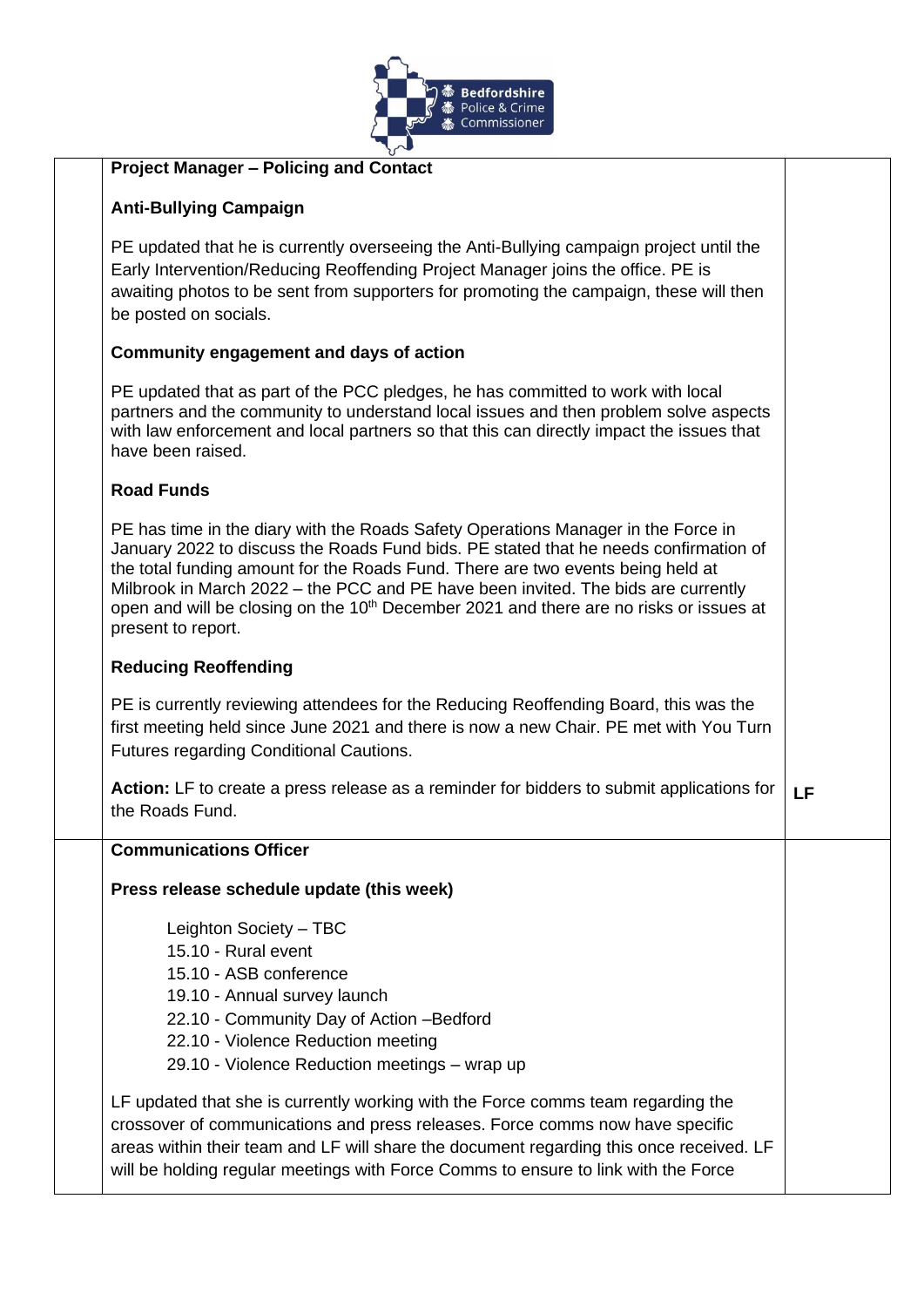

| <b>Date</b><br><b>NOV</b><br>9th<br>10 <sub>th</sub><br>10th<br>10 <sub>th</sub><br>10 <sub>th</sub><br>11th                                                                                                                                                                                                                              | <b>Events Officer</b><br><b>Events schedule</b><br><b>Month</b><br>November<br>November<br>November<br>November<br>November<br>November                                                                                                                                                                                                                                                               | Action: LF to add the charity number for BPPT onto the PCC website.<br>Event<br>Parish Council Cluster - Central Beds - Pink<br>PCC Visit - TOKKO<br>PCC Visit - Stepping Stones<br><b>PCC Visit - Transitions UK</b><br>Parish Council Cluster - Luton - Lilac<br><b>PCC Violence Reduction Meeting</b> |  | LF |  |  |
|-------------------------------------------------------------------------------------------------------------------------------------------------------------------------------------------------------------------------------------------------------------------------------------------------------------------------------------------|-------------------------------------------------------------------------------------------------------------------------------------------------------------------------------------------------------------------------------------------------------------------------------------------------------------------------------------------------------------------------------------------------------|----------------------------------------------------------------------------------------------------------------------------------------------------------------------------------------------------------------------------------------------------------------------------------------------------------|--|----|--|--|
|                                                                                                                                                                                                                                                                                                                                           |                                                                                                                                                                                                                                                                                                                                                                                                       |                                                                                                                                                                                                                                                                                                          |  |    |  |  |
|                                                                                                                                                                                                                                                                                                                                           |                                                                                                                                                                                                                                                                                                                                                                                                       |                                                                                                                                                                                                                                                                                                          |  |    |  |  |
|                                                                                                                                                                                                                                                                                                                                           |                                                                                                                                                                                                                                                                                                                                                                                                       |                                                                                                                                                                                                                                                                                                          |  |    |  |  |
|                                                                                                                                                                                                                                                                                                                                           |                                                                                                                                                                                                                                                                                                                                                                                                       |                                                                                                                                                                                                                                                                                                          |  |    |  |  |
|                                                                                                                                                                                                                                                                                                                                           |                                                                                                                                                                                                                                                                                                                                                                                                       |                                                                                                                                                                                                                                                                                                          |  |    |  |  |
|                                                                                                                                                                                                                                                                                                                                           |                                                                                                                                                                                                                                                                                                                                                                                                       |                                                                                                                                                                                                                                                                                                          |  |    |  |  |
|                                                                                                                                                                                                                                                                                                                                           |                                                                                                                                                                                                                                                                                                                                                                                                       |                                                                                                                                                                                                                                                                                                          |  |    |  |  |
|                                                                                                                                                                                                                                                                                                                                           |                                                                                                                                                                                                                                                                                                                                                                                                       |                                                                                                                                                                                                                                                                                                          |  |    |  |  |
| $\bullet$                                                                                                                                                                                                                                                                                                                                 | ASB conference<br>Weds engagements<br><b>Graduation ceremony</b><br><b>World Kindness Day</b>                                                                                                                                                                                                                                                                                                         | Self-care week - tie in with Force<br><b>Violence Reduction meetings</b><br>LF updated that an account for Yammer has been set up for the OPCC and Signpost.                                                                                                                                             |  |    |  |  |
|                                                                                                                                                                                                                                                                                                                                           | Parish Town Councils – LF is looking at local magazines and flyers for any members of<br>the public who aren't on social media to include a short update which is rural focused<br>and based on community policing, visible policing, speeding etc. KB stated that ICV<br>recruitment and the special constabulary recruitment can be added to the flyers to<br>increase awareness.<br><b>Socials</b> |                                                                                                                                                                                                                                                                                                          |  |    |  |  |
| LF is also working with Force Comms regarding Violence Against Women and Girls<br>(VAWG) wider messaging over next couple of months. This is a key period of<br>intervention work and will include 16-day Domestic Abuse campaign - offender focus<br>working with Crimestoppers and the Night time economy - putting officers on patrol. |                                                                                                                                                                                                                                                                                                                                                                                                       |                                                                                                                                                                                                                                                                                                          |  |    |  |  |
|                                                                                                                                                                                                                                                                                                                                           |                                                                                                                                                                                                                                                                                                                                                                                                       |                                                                                                                                                                                                                                                                                                          |  |    |  |  |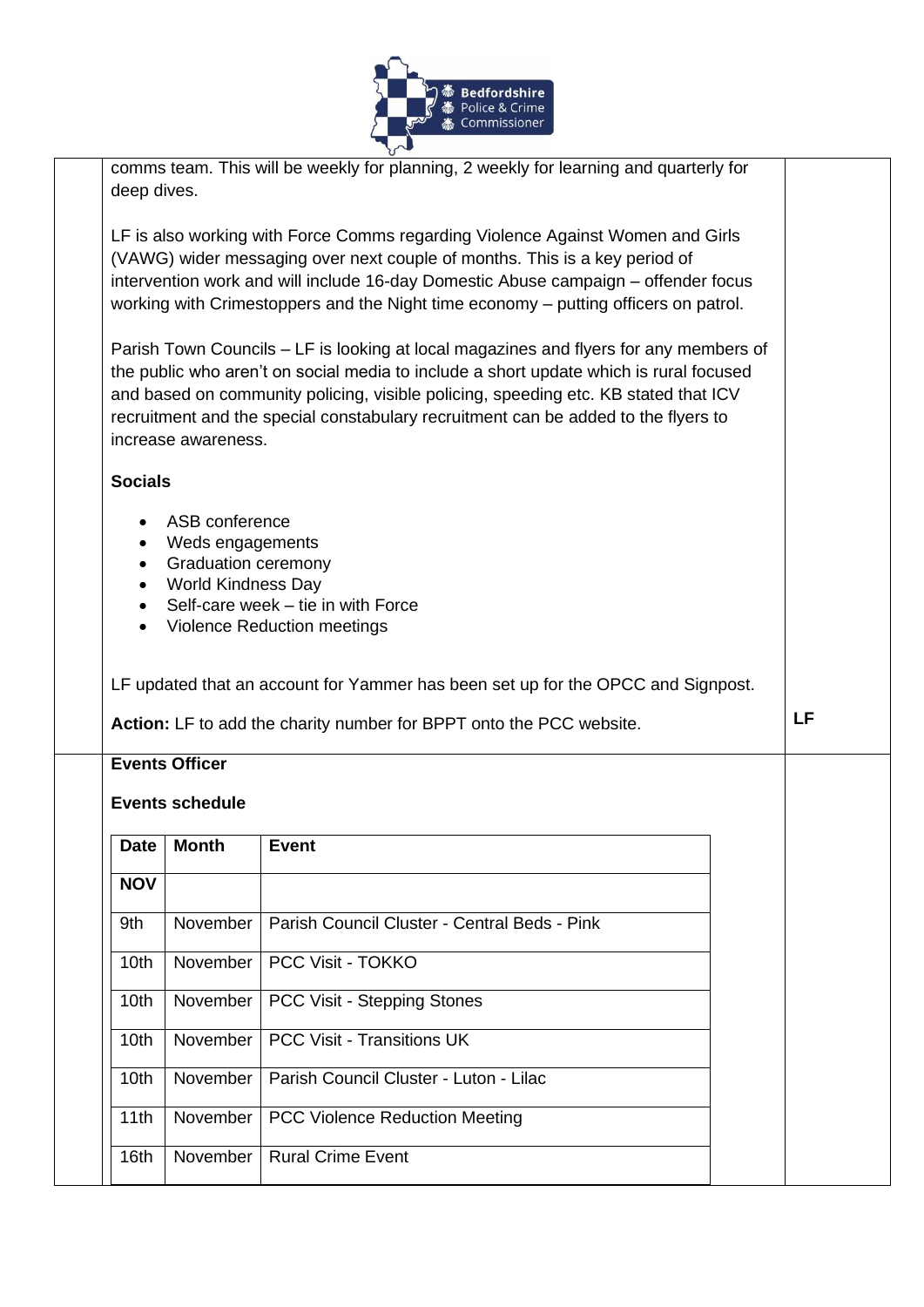

| 18 <sup>th</sup> | November | <b>APCC/NPCC Policing Summit</b>                      |
|------------------|----------|-------------------------------------------------------|
| 23rd             | November | PCC Violence Reduction Meeting - Bedford Online       |
| 24th             | November | PCC Visit - QPCO - queens park community organisation |
| 24th             | November | <b>PCC Visit - Embrace</b>                            |
| <b>DEC</b>       |          |                                                       |
| 1st              | December | Virtual Partnership Day                               |
| 15 <sub>th</sub> | December | Full Team Catch Up - Virtual                          |

ZF updated that this month's theme for BYC on Instagram was Using Creative Skills by the youths at Community Interest Luton.

## **Stop and Search**

ZF stated that the next Stop and Search is 25th November 2021 from 6pm to 8.30pm.

## **Full Office Meeting**

The next four full office meetings have been booked in for 2022. The next full team catch up is 15th December 2021 at 1pm – 2pm.

## **AOB**

The Annual Survey (Nov  $-$  Dec)  $-$  ZF updated that the first draft has been signed off and is now for PCC approval. The Precept Survey (Jan 4th) is under the process of design.

## **Safer Streets Manager/Commissioning**

## **Safer Streets**

Dunstable – AB updated that DH has been working on the next multiagency door knock and updated that there are no more ring doorbells left in Dunstable so further doorbells will need to be sourced directly from ring. DH is going to be viewing the Safer Streets Hub on Friday in Dunstable.

AB updated that she hasn't been able to successfully recruit as coordinator post for VAWG.

## **Open Bids Update**

AB updated that the bids have been sent to the PCC for stage 2 approval. The CTC fund will be led by PE.